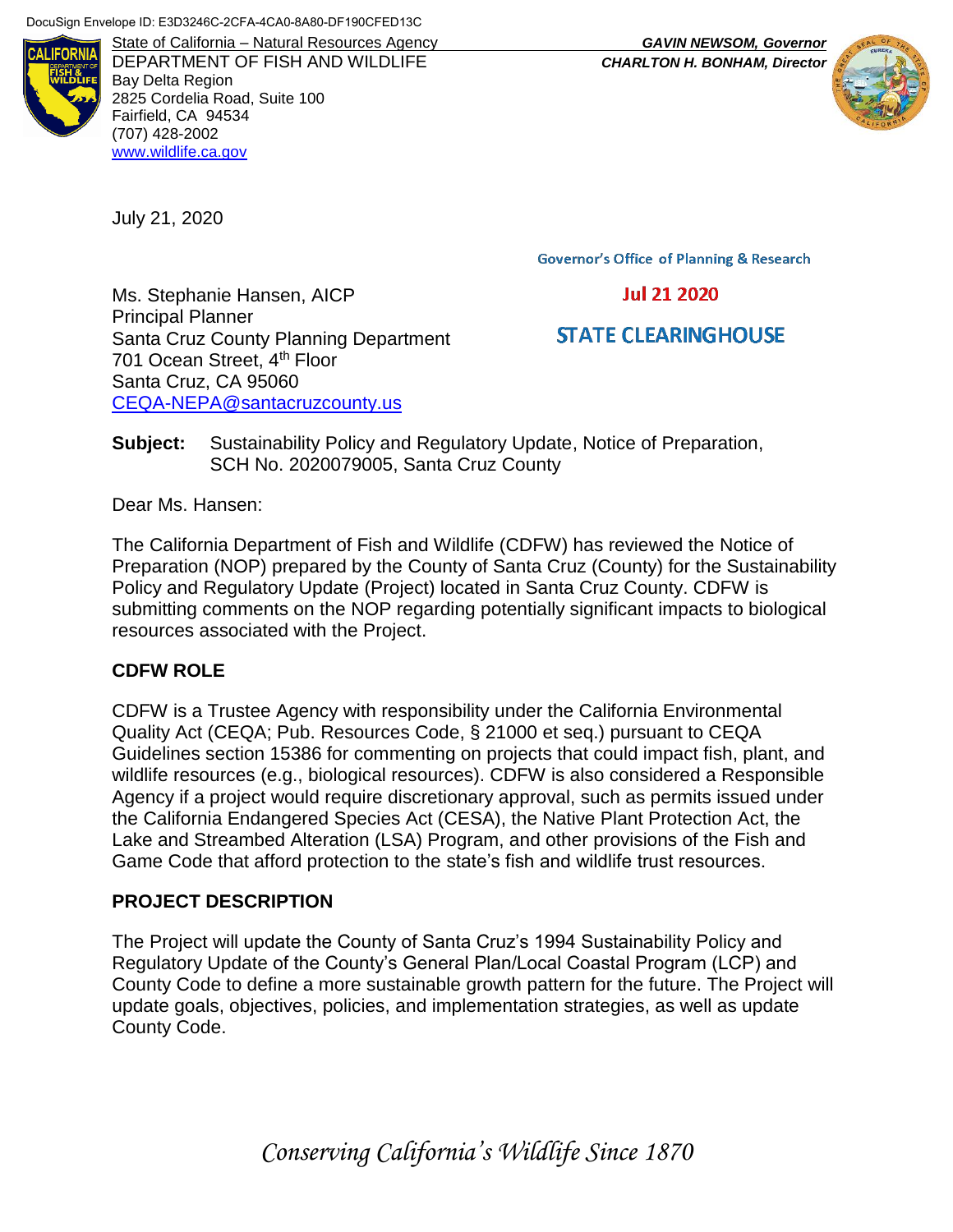Ms. Stephanie Hansen Santa Cruz County Planning Department July 21, 2020 Page 2 of 8

### **COMMENTS AND RECOMMENDATIONS**

CDFW offers the following comments and recommendations to assist the County in adequately identifying and/or mitigating the Project's significant, or potentially significant, direct and indirect impacts on biological resources.

### **COMMENT 1: Artificial Lighting**

**Issue:** The Project could increase artificial lighting. Artificial lighting often results in light pollution, which has the potential to significantly and adversely affect biological resources.

**Evidence the impact would be significant:** Night lighting can disrupt the circadian rhythms of many wildlife species. Many species use photoperiod cues for communication (e.g., bird song; Miller 2006, determining when to begin foraging (Stone et al. 2009), behavior thermoregulation (Beiswenger 1977), and migration (Longcore and Rich 2004). Aquatic species can also be affected, for example, salmonids migration can be slowed or stopped by the presence of artificial lighting (Tabor et al. 2004. Nightingale et al. 2006).

**Recommendations to minimize significant impacts:** CDFW recommends eliminating all non-essential artificial lighting. If artificial lighting is necessary, CDFW recommends avoiding or limiting the use of artificial lights during the hours of dawn and dusk, when many wildlife species are most active. CDFW also recommends that outdoor lighting be shielded, cast downward, and does not spill over onto other properties or upwards into the night sky (see the International Dark-Sky Association standards at [http://darksky.org/\)](http://darksky.org/).

### **COMMENT 2: Exterior Windows**

**Issue:** The glass used for exterior building windows could result in bird collisions, which can cause bird injury and mortality.

**Evidence the impact would be significant:** Birds, typically, do not see clear or reflective glass, and can collide with glass (e.g., windows) that reflect surrounding landscape and/or habitat features (Klem and Saenger 2013, Sheppard 2019). When birds collide with glass, they can be injured or killed. In the United States, the estimated annual bird mortality is between 365-988 million birds (Loss et al. 2014).

**Recommendations to minimize significant impacts:** CDFW recommends incorporating visual signals or cues to exterior windows to prevent bird collisions. Visual signals or cues include, but are not limited to, patterns to break up reflective areas, external window films and coverings, ultraviolet patterned glass, and screens. For best practices on how to reduce bird collisions with windows, please go to the United States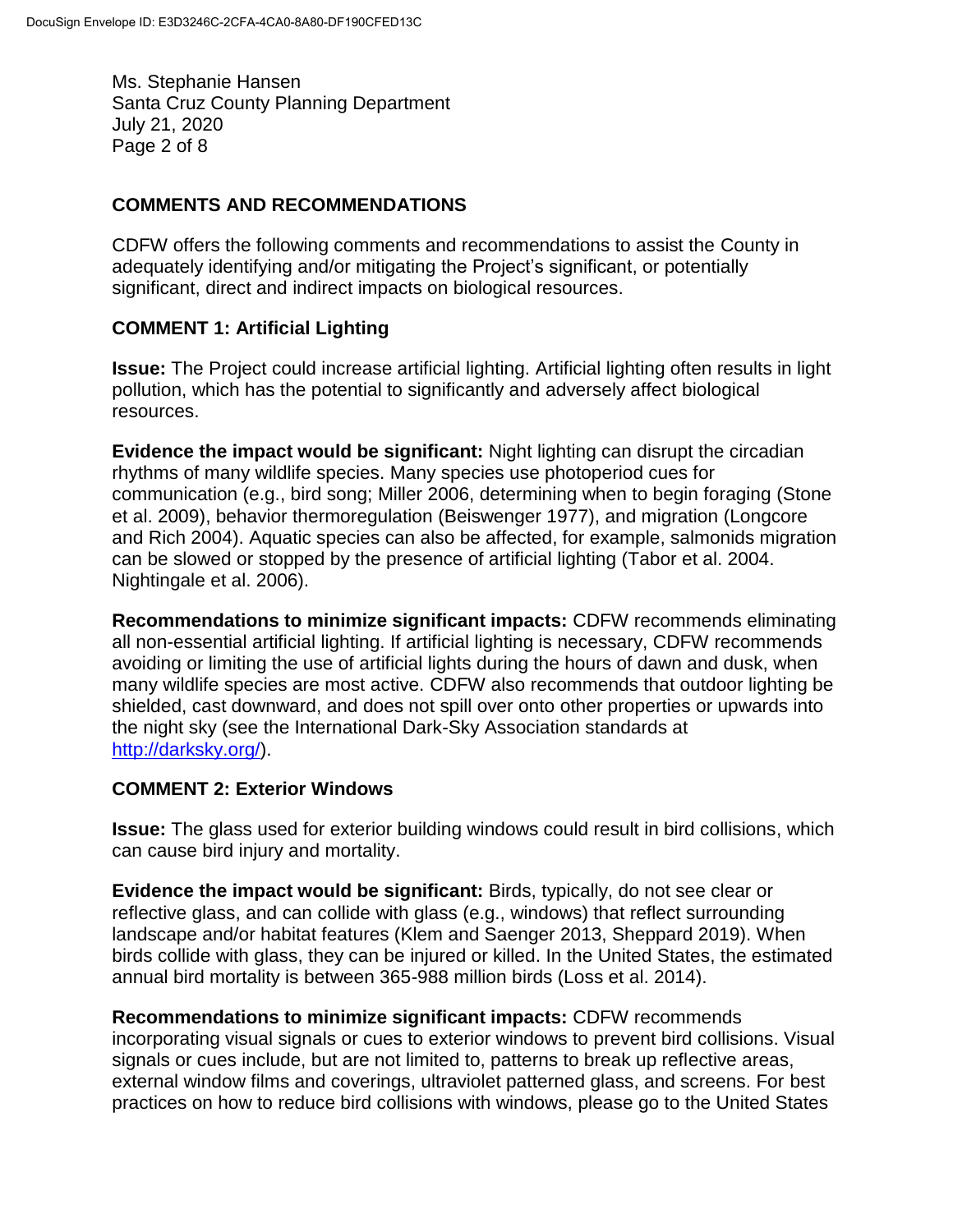Ms. Stephanie Hansen Santa Cruz County Planning Department July 21, 2020 Page 3 of 8

Fish and Wildlife Service's website for Buildings and Glass [\(https://www.fws.gov/birds/bird-enthusiasts/threats-to-birds/collisions/buildings-and](https://www.fws.gov/birds/bird-enthusiasts/threats-to-birds/collisions/buildings-and-glass.php)[glass.php\)](https://www.fws.gov/birds/bird-enthusiasts/threats-to-birds/collisions/buildings-and-glass.php).

### **COMMENT 3: Stream Hydromodification**

**Issue:** The Project could increase impervious surfaces within the Project area. Impervious surfaces, stormwater systems, and storm drain outfalls have the potential to significantly affect fish and wildlife resources by altering runoff hydrograph and natural streamflow patterns.

**Evidence the impact would be significant:** Urbanization (e.g., impervious surfaces, stormwater systems, storm drain outfalls) can modify natural streamflow patterns by increasing the magnitude and frequency of high flow events and storm flows (Hollis 1975, Konrad and Booth 2005).

**Recommendations to minimize significant impacts:** CDFW recommends that storm runoff be dispersed as sheet flow through the property rather than funneled to stormwater outfalls. CDFW also recommends incorporating permeable surfaces throughout the Project area to allow stormwater to percolate in the ground and prevent stream hydromodification.

### **COMMENT 4: Santa Cruz Long-toed Salamander**

**Issue:** Occurrences of State fully protected species, Santa Cruz long-toed salamander (SCLTS), are located within the Project area. CDFW is unable to issue permits for take of fully protected species, which includes take during species-specific surveys, unless they are conducted for scientific purposes pursuant to Fish and Game Code Section 2081(a) or a project has an approved Natural Communities Conservation Plan pursuant to Fish and Game Code Section 2800. Take, as defined by Fish and Game Code § 86 is to "hunt, pursue, catch, capture, or kill, or attempt to hunt, pursue, catch, capture, or kill." Without appropriate mitigation measures, the project has the potential to significantly impact SCLTS.

**Evidence impact would be significant:** The Project has the potential to develop, construct, and impact areas within and adjacent to SCLTS habitat. The Project may result in take of SCLTS by collapse of small mammal burrows, inadvertent entrapment, loss of habitat, water quality impacts to breeding sites, reduced reproductive success, reduction in health and vigor of eggs and/or young, and direct mortality of individuals.

**Recommended Potentially Feasible Mitigation Measure:** To avoid potential impacts to SCLTS, CDFW recommends incorporating the following mitigation measures into the Project's EIR, and that these measures be made conditions of approval for the Project.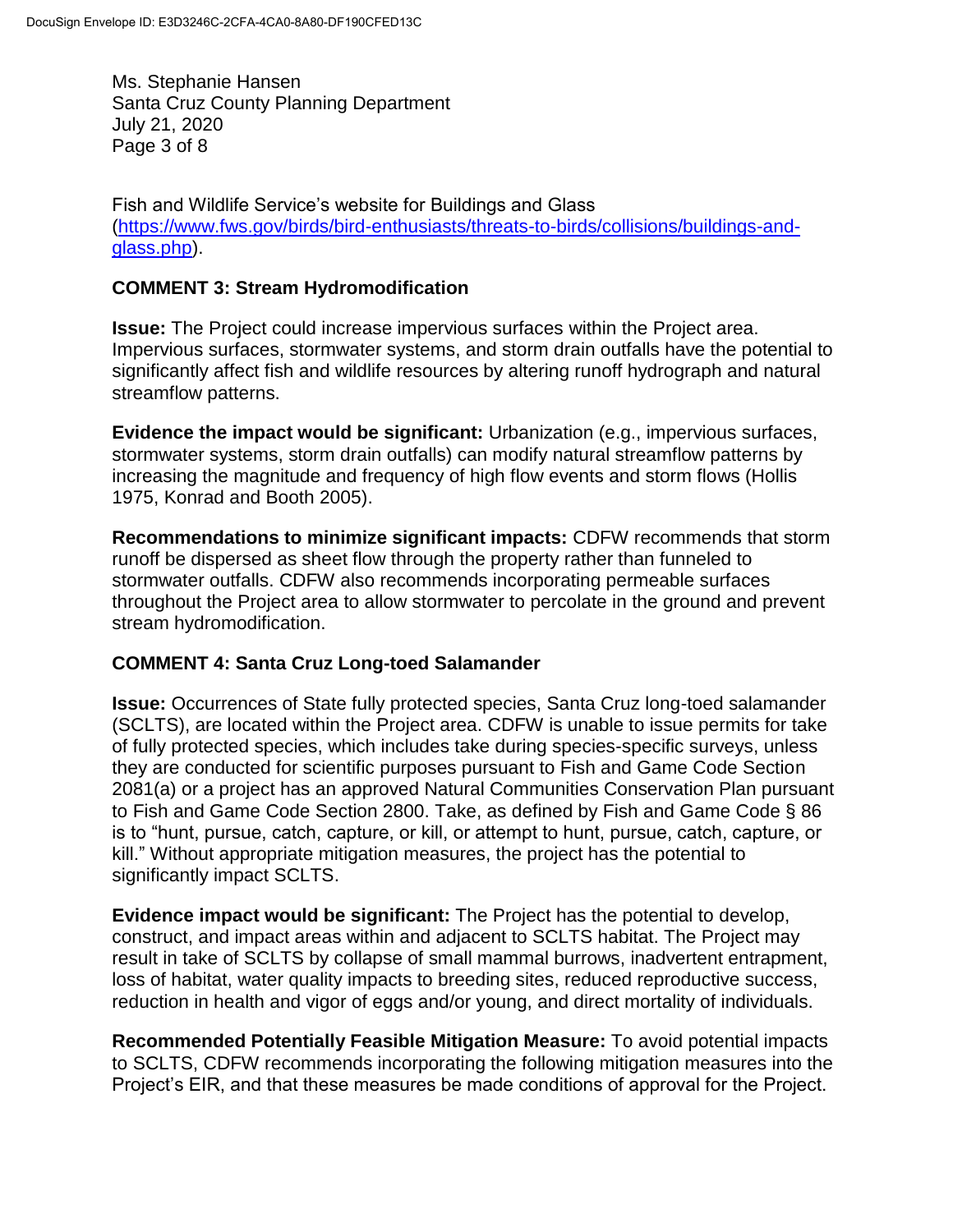Ms. Stephanie Hansen Santa Cruz County Planning Department July 21, 2020 Page 4 of 8

*Recommended Mitigation Measure 1: SCLTS Full Avoidance* CDFW recommends that the Project fully avoid impacts to SCLTS. For assistance with avoiding SCLTS, please contact CDFW.

#### **COMMENT 5: Special-Status Species Surveys**

**Issue:** Special-status species are known to occur within the Project Area.

**Evidence the impact would be significant:** The Project has the potential to develop, construct, and impact areas within and adjacent to special-status species habitat. The Project may impact special-status species by collapsing small mammal burrows, inadvertent entrapment, loss of habitat, water quality impacts to breeding sites, reduced reproductive success, reduction in health and vigor of eggs and/or young, and direct mortality of individuals.

**Recommended Potentially Feasible Mitigation Measures:** To evaluate and avoid potential impacts to special-status species, CDFW recommends incorporating the following mitigation measures into the EIR prepared for this Project, and that these measures be made conditions of approval for the Project.

*Recommended Mitigation Measure 2: Special-Status Species Surveys* CDFW recommends that before Project implementation, special-status species surveys be conducted for species that have the potential to occur or will be impacted by Project implementation. CDFW recommends, if available, using established species survey protocols. Survey and monitoring protocols and guidelines are available at: [https://wildlife.ca.gov/Conservation/Survey-Protocols.](https://wildlife.ca.gov/Conservation/Survey-Protocols)

*Recommended Mitigation Measure 3: Special-Status Species Avoidance* CDFW recommends special-status species be avoided whenever possible. For special-status plants, CDFW recommends delineation and observing a nodisturbance buffer of at least 50 feet from the outer edge of the plant population(s) or specific habitat type(s) required by special-status plant species. For wildlife species, CDFW recommends that a qualified wildlife biologist be on-site during Project implementation to ensure that special-status species are not impacted by the Project.

*Recommended Mitigation Measure 4: State-listed Species Take Authorization* If a State-listed species or State rare plant are identified during special-status species surveys, and the Project cannot avoid take of the species, acquisition of an Incidental Take Permit (ITP) or a Native Plant Protection Act ITP issued by CDFW Pursuant to Fish and Game Code Sections 2081(b) and/or Section 1900 et seq is necessary to comply with CESA and the Native Plant Protection Act.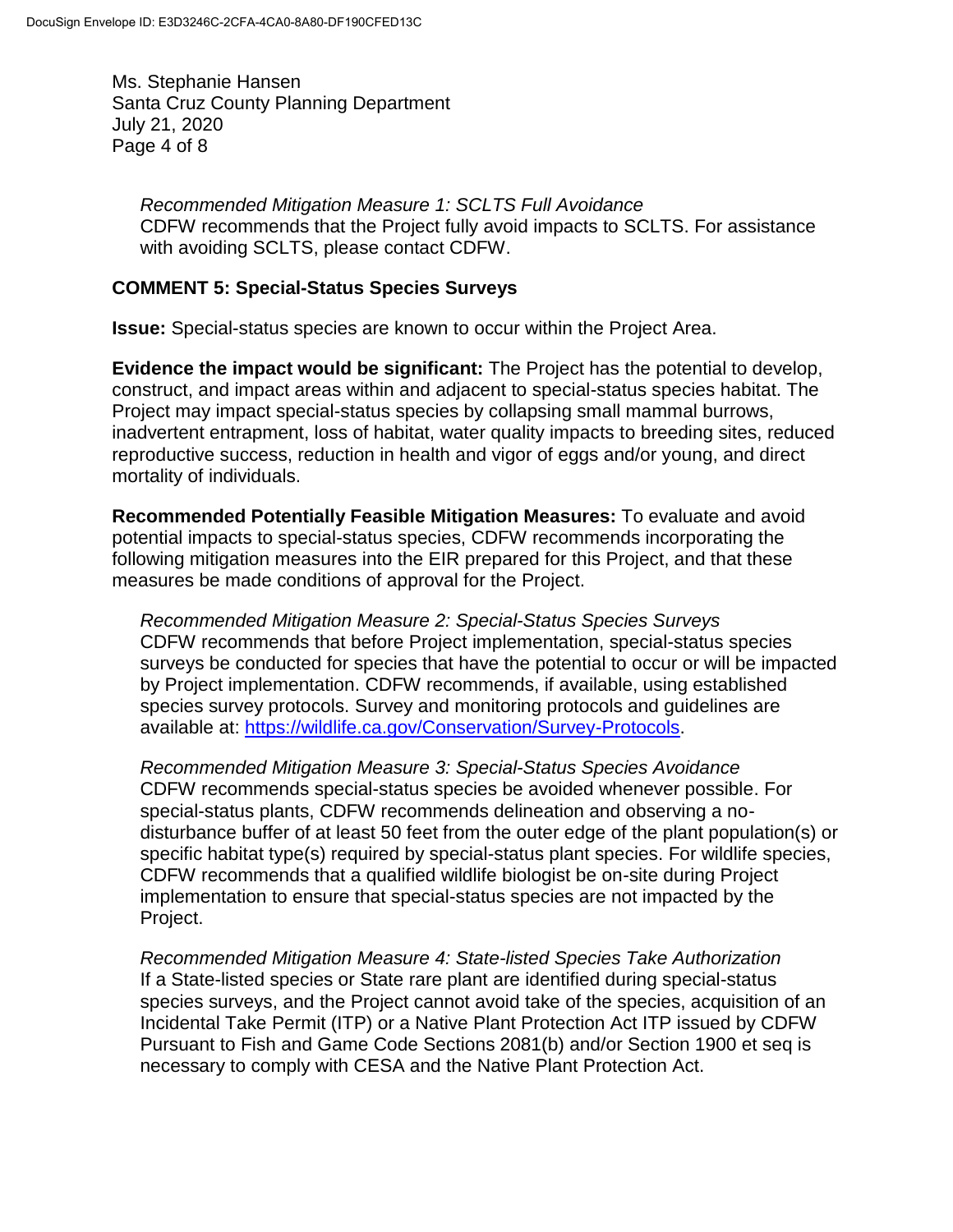Ms. Stephanie Hansen Santa Cruz County Planning Department July 21, 2020 Page 5 of 8

#### **COMMENT 6: Nesting Birds**

**Issue:** Project implementation could result in disturbance of nesting birds.

**Evidence the impact would be significant:** Noise can impact bird behavior by masking signals used for bird communication, mating, and hunting (Bottalico et al. 2015). Birds hearing can also be damaged from noise and impair the ability of birds to find or attract a mate and prevent parents from hearing calling young (Ortega 2012).

**Recommendations to minimize significant impacts:** If ground-disturbing or vegetation-disturbing activities occur during the bird breeding season (February through early-September), the Project applicant is responsible for ensuring that implementation of the Project does not result in violation of Fish and Game Codes.

**Recommended Potentially Feasible Mitigation Measures:** To evaluate and avoid potential impacts to nesting birds, CDFW recommends incorporating the following mitigation measures into the EIR prepared for this Project, and that these measures be made conditions of approval for the Project.

#### *Recommended Mitigation Measure 5: Nesting Bird Surveys*

CDFW recommends that a qualified avian biologist conduct pre-Project activity nesting bird surveys no more than seven (7) days prior to the start of ground or vegetation disturbance, and every 14 days during Project activities to maximize the probability that nests are detected. CDFW recommends that nesting bird surveys cover a sufficient area around the Project area to identify nests and determine their status. A sufficient area means any area potentially affected by the Project.

During nesting bird surveys, CDFW recommends that a qualified avian biologist establish behavioral baseline of all identified nests. During Project activities, CDFW recommends having the qualified avian biologist continuously monitor nests to detect behavioral changes resulting from Project activities. If behavioral changes occur, CDFW recommends stopping the activity, that is causing the behavioral change, and consulting with a qualified avian biologist on additional avoidance and minimization measures.

#### *Recommended Mitigation Measure 6: Nesting Bird Buffers*

During Project activities, if continuous monitoring of nests by a qualified avian biologist is not feasible, CDFW recommends a minimum no-disturbance buffer of 250 feet around active nests of non-listed bird species and a 1,000-foot nodisturbance buffer around active nests of non-listed raptors. These buffers are advised to remain in place until the breeding season has ended or until a qualified avian biologist has determined that the birds have fledged and are no longer reliant upon the nest or on-site parental care for survival. Variance from these nodisturbance buffers is possible when there is compelling biological or ecological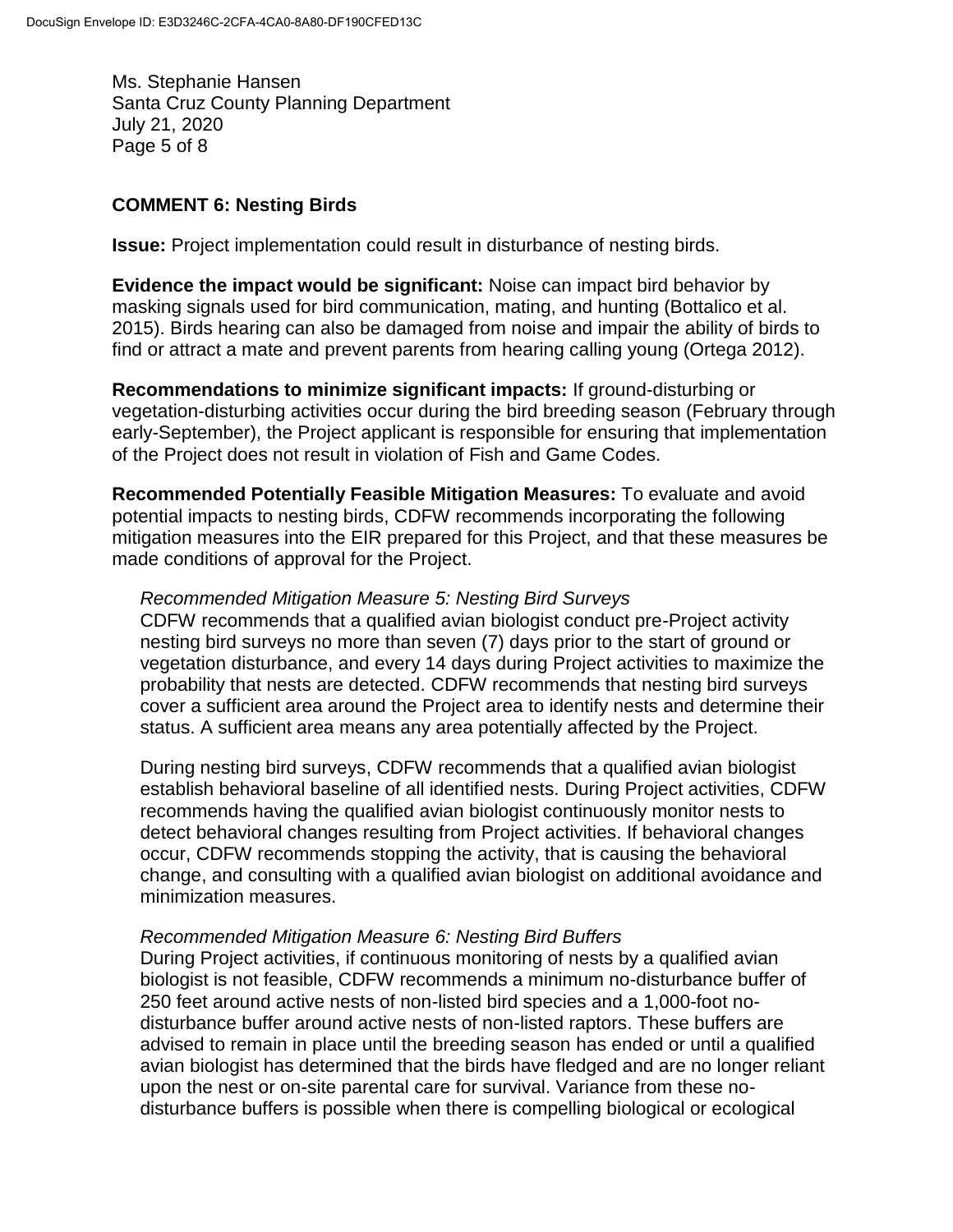Ms. Stephanie Hansen Santa Cruz County Planning Department July 21, 2020 Page 6 of 8

reason to do so, such as when the Project area would be concealed from a nest site by topography. CDFW recommends that a qualified avian biologist advise and support any variance from these buffers.

### **REGULATORY REQUIREMENTS**

#### **California Endangered Species Act**

Please be advised that a CESA Permit must be obtained if the Project has the potential to result in "take" of plants or animals listed under CESA, either during construction or over the life of the Project. Issuance of a CESA Permit is subject to CEQA documentation; the CEQA document must specify impacts, mitigation measures, and a mitigation monitoring and reporting program. If the Project will impact CESA listed species, early consultation is encouraged, as significant modification to the Project and mitigation measures may be required in order to obtain a CESA Permit.

CEQA requires a Mandatory Finding of Significance if a project is likely to substantially impact threatened or endangered species (CEQA section 21001(c), 21083, and CEQA Guidelines section 15380, 15064, 15065). Impacts must be avoided or mitigated to lessthan-significant levels unless the CEQA Lead Agency makes and supports Findings of Overriding Consideration (FOC). The CEQA Lead Agency's FOC does not eliminate the Project proponent's obligation to comply with Fish and Game Code section 2080.

### **Lake and Streambed Alteration (LSA) Program**

Notification is required, pursuant to CDFW's LSA Program (Fish and Game Code section 1600 et. seq.) for any Project-related activities that will substantially divert or obstruct the natural flow; change or use material from the bed, channel, or bank including associated riparian or wetland resources; or deposit or dispose of material where it may pass into a river, lake or stream. Work within ephemeral streams, washes, watercourses with a subsurface flow, and floodplains are subject to notification requirements. CDFW, as a Responsible Agency under CEQA, will consider the CEQA document for the Project. CDFW may not execute the final LSA Agreement until it has complied with CEQA (Public Resources Code section 21000 et seq.) as the responsible agency.

### **FILING FEES**

CDFW anticipates that the Project will have an impact on fish and/or wildlife, and assessment of filing fees is necessary (Fish and Game Code section 711.4; Pub. Resources Code, section 21089). Fees are payable upon filing of the Notice of Determination by the Lead Agency and serve to help defray the cost of environmental review by CDFW.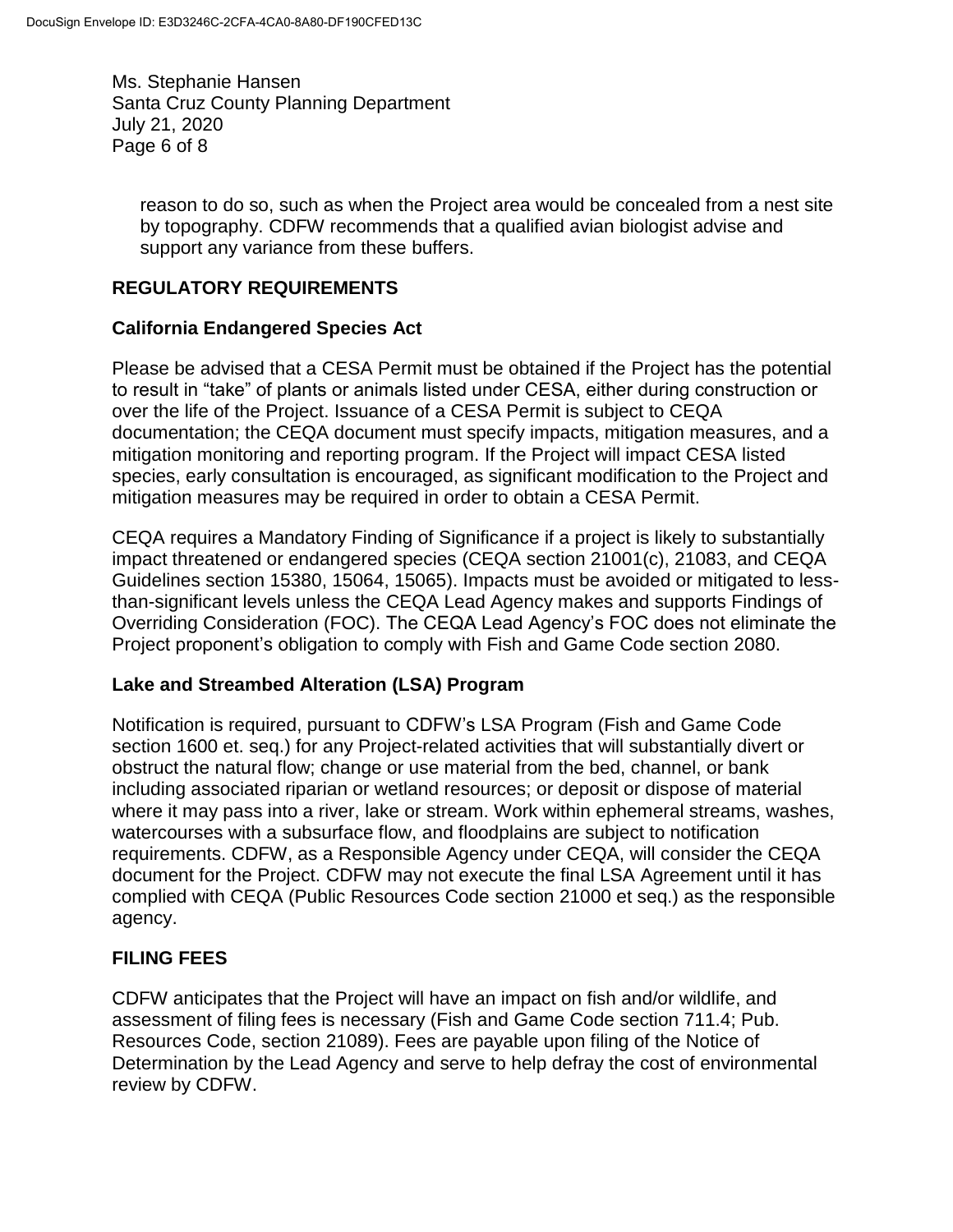Ms. Stephanie Hansen Santa Cruz County Planning Department July 21, 2020 Page 7 of 8

Thank you for the opportunity to comment on the Project's NOP. If you have any questions regarding this letter or for further coordination with CDFW, please contact Ms. Monica Oey, Environmental Scientist, at (707) 428-2088 or [Monica.Oey@wildlife.ca.gov;](mailto:Monica.Oey@wildlife.ca.gov) or Ms. Randi Adair, Senior Environmental Scientist (Supervisory), at [Randi.Adair@wildlife.ca.gov.](mailto:Randi.Adair@wildlife.ca.gov)

Sincerely,

DocuSigned by:

Gregg Erickson Gregg Erickson Regional Manager Bay Delta Region

ec: State Clearinghouse

#### **REFERENCES**

- Beiswenger, R. E. 1977. Diet patterns of aggregative behavior in tadpoles of *Bufo americanus*, in relation to light and temperature. Ecology 58:98–108.
- Bottalico, Pasquale & Spoglianti, Dorina & Bertetti, Carlo & Falossi, Marco. 2015. Effect of noise generated by construction sites on birds, paper presented at Internoise 2015, International Congress and Exposition on Noise Control Engineering.
- Hollis, G. 1975. The effect of urbanization on floods of different recurrence interval. Water Resources Research 11:431-435.
- Klem, D. and P. G. Saenger. 2013. Evaluating the Effectiveness of Select Visual Signals to Prevent Bird-window Collisions. The Wilson Journal of Ornithology 125(2):406-411.
- Konrad, C.P. and D.B. Booth. 2005. Hydrologic changes in urban streams and their ecological significance, paper presented at American Fisheries Society Symposium, American Fisheries Society.
- Longcore, T., and C. Rich. 2004. Ecological light pollution Review. Frontiers in Ecology and the Environment 2:191–198.
- Loss, S.R., T. Will, S.S. Loss, and P.P. Marra. 2014. Bird-building collisions in the United States: estimates of annual mortality and species vulnerability. Condor 116: 8-23.
- Miller, M. W. 2006. Apparent effects of light pollution on singing behavior of American robins. The Condor 108:130–139.